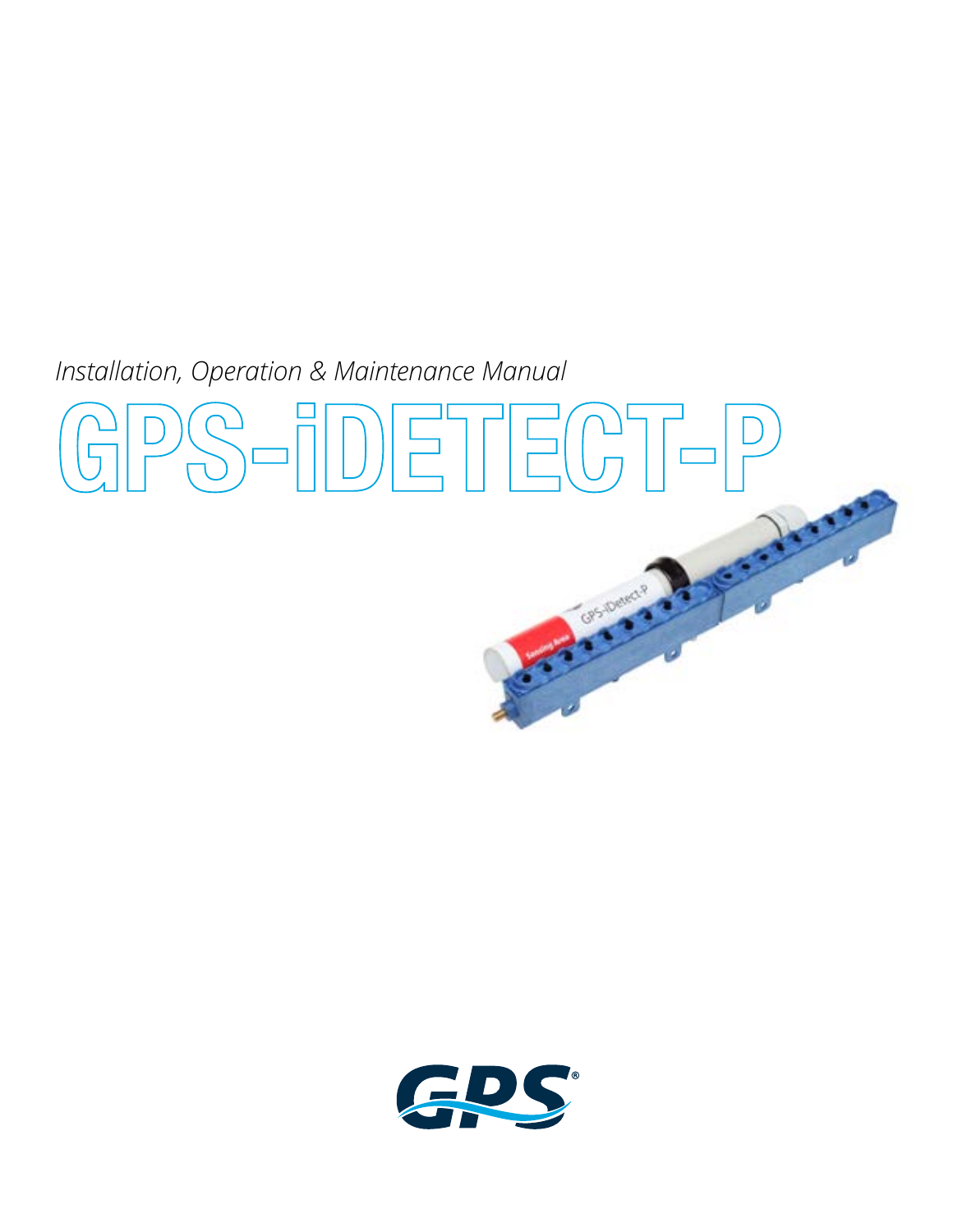Thank you for purchasing a GPS-iDETECT-P™ from GPS Air. The GPS-iDETECT-P is a revolutionary product in the air purification industry. The GPS-iDETECT-P is a plenum mounted ionization detector that confirms the output from the GPS-iMOD® System.

#### *Specifications*

- Voltage Input: 18-260VAC Universal Range
- Power Required: 5VA Detecting, 2VA Standby (non-detecting)
- Alarm Contact: 24-220VAC, 0.5A relay with NO, NC and C terminals
- Dimensions: 1" diameter and 10" long
- Wiring Required: 300V, 18/4, plenum rated, SHIELDED, solid strand provided and installed by others
- LED Status: Power On Green LED, Detecting Blue LED, both are seen from end opposite power entry

#### *Mechanical Installation*

Mount the GPS-iDETECT-P to the GPS-iMOD bar using the included 1" coated pipe clamp and secure it to a GPS-iMOD section using a nut and bolt as shown in FIGURE 1. The sensor should be as close as possible to the ionization source.



Power On - Green LED Ion Sensing - Blue LED

# *Wiring Diagram* Figure 1

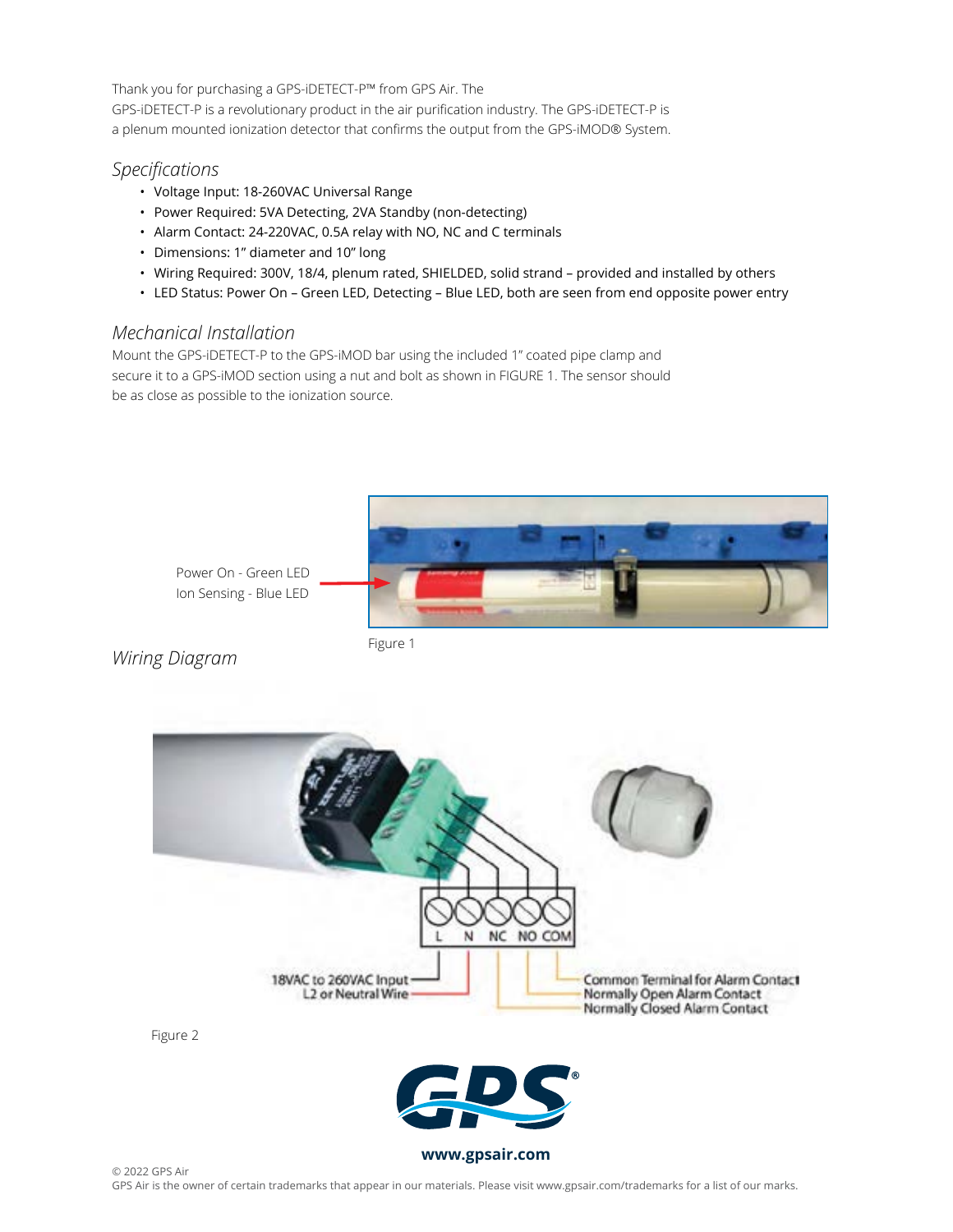#### *Power Source*

The GPS-iDETECT-P can be connected to either (I) house power source, or (II) GPS-iMOD power supply. Please reference below the instructions for connecting to the target power source.

#### *I. Wiring direct to house power source*



- 1. Remove cable gland. Remove foam filler, but don't discard. See FIGURE 2.
- 2. Use 300V 18/4 plenum-rated, SHIELDED cable rated for the voltage applied. Follow all local and national electric codes. Solid copper wiring is preferred.
- 3. The shield on the 18/4 cable should be grounded on one end, opposite the sensor. The shield on the 18/4 cable inside the sensor should not be connected to anything, including ground!
- 4. Connect power to the appropriate power input pins of the terminal block. See FIGURE 2. The neutral must be landed on the N terminal. If 240V, L2 is connected to N terminal.
- 5. Pull the cable through the gland. Place foam filler over the cable and then terminate to the circuit board. Push the board and foam spacer into the tube. Tighten the cable gland.

### *Connection to BMS/BAS*

The detector is supplied with an alarm relay that can be wired into the building management system. The internal relay has been provided with both normally open (NO) and normally closed (NC) connections along with the common (COM) terminal. See FIGURE 2 for connection details.

The relay will energize once the ion detection threshold has been exceeded proving ion output is present. The relay will change state once the unit is detecting. There is a 12 second delay after ion detection has ceased to prevent cycling.

*I. Wiring direct to GPS-iMOD power supply*

© 2022 GPS Air

**!**

- 1. Remove cable gland. Remove foam filler, but don't discard. See FIGURE 2.
- 2. See FIGURE 2 for connections to GPS-iDETECT-P.
- 3. Remove the red jumper wire between C and NO on the "GPS-iDetect-P" terminal block inside the GPS-iMOD power supply (see FIGURE 3 for jumper wire).
- 4. Use 300V, 18/4, plenum rated, SHIELDED cable wire between the GPS-iDETECT-P terminal block and the GPSiMOD power supply "GPS-iDetect-P" terminal block.
- 5. Connect the line (L), neutral (N), and common wires (COM or C). See FIGURE 4.
- 6. Connect the normal open (NO) contact on the GPS-iDETECT-P to the "ON" contact on the GPS-iMOD power supply terminal block (see FIGURE 4).
- 7. Ground 18/4 SHIELD to the ground contact (G) on the "GPS-iDetect-P" terminal (ref. FIGURE 4).
	- Only ground ONE end of the shielded cable.
	- Do not ground the end connected to the GPS-iDETECT-P sensor.
	- DO NOT RUN CONTROL WIRING WITH HV CABLES!
- 8. Pull the cable through the gland. Place foam filler over the cable and then terminate to the circuit board. Push the board and foam spacer into the tube. Tighten the cable gland.
- 9. When the GPS-iDETECT-P senses output, the "Plasma On" light will illuminate on the front panel of the power supply and the BAS/BMS Alarm Contacts will close. When using the GPS-iDETECT-P in conjunction with the GPSiMOD power supply, always connect to the BMS/BAS using the "BAS Alarm Contacts"
	- on the GPS-iMOD power supply, and not directly to the contacts on the GPS-iDETECT-P.



Figure 3



Jumper Wire

**www.globalplasmasolutions.com www.gpsair.com**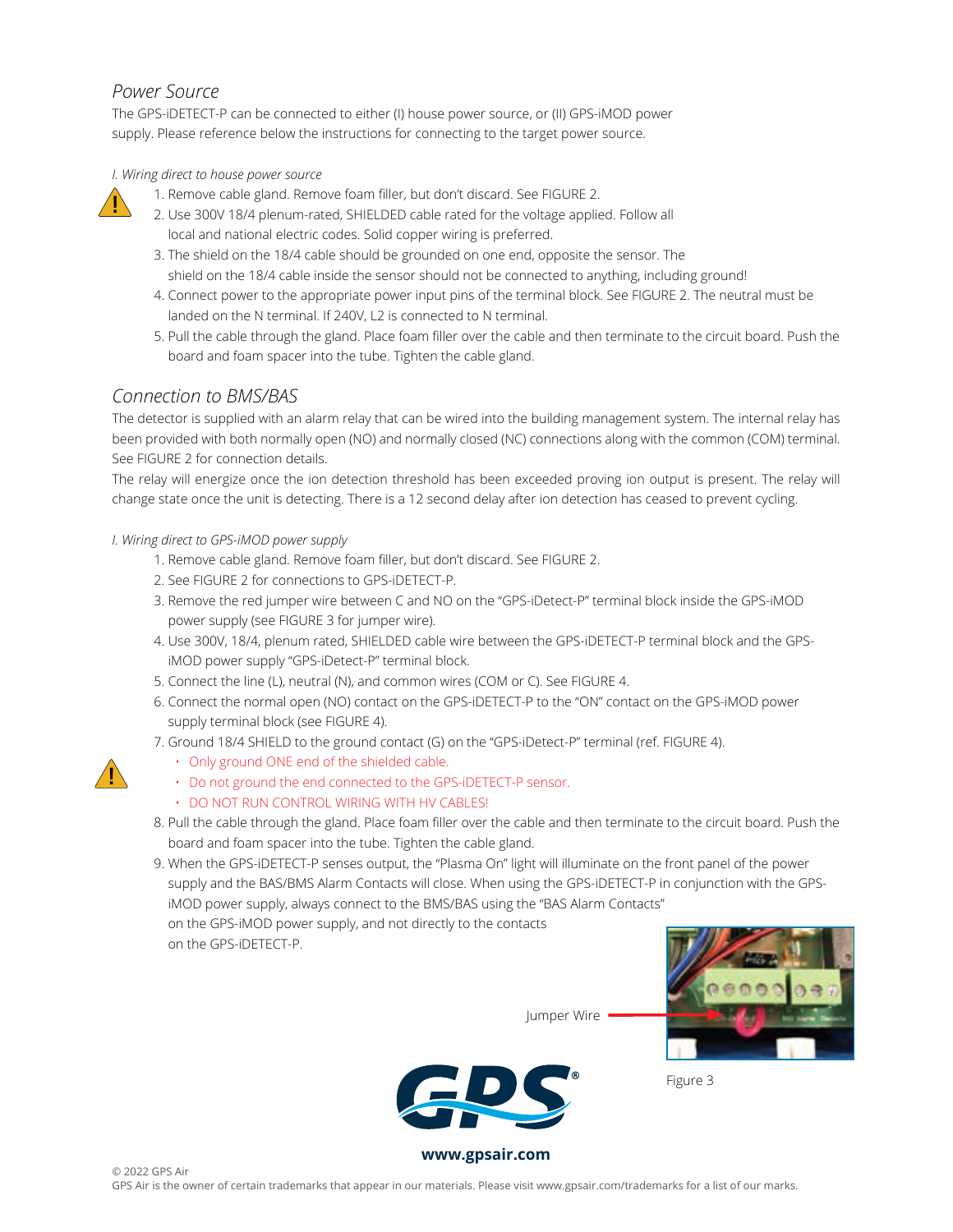## *Connection to BMS/BAS thru GPS-iMOD Power Supply*

Refer to FIGURE 5.

Integral alarm "dry" contacts will close when the system is on and operating properly. To tie into the BMS/BAS for remote monitoring, use 18/2 twisted pair, SHIELDED, plenum rated cable and connect to the "BAS Alarm" contact terminals inside the GPS-iMOD power supply. Connect the cable shield to the "BAS Alarm" ground contact (G) shown in FIGURE 5. The terminal block may be removed for ease of wiring.



*Keep the control wiring as far from the HV wiring as possible. DO NOT RUN BOTH CABLES TOGETHER AND DO NOT ZIP TIE CONTROL WIRING TO FLEXIBLE HV CABLES!*





**BAS/BMS** 

**BAS/BMS** 

Figure 4 **Figure 4** Figure 5

О G



**www.globalplasmasolutions.com www.gpsair.com**